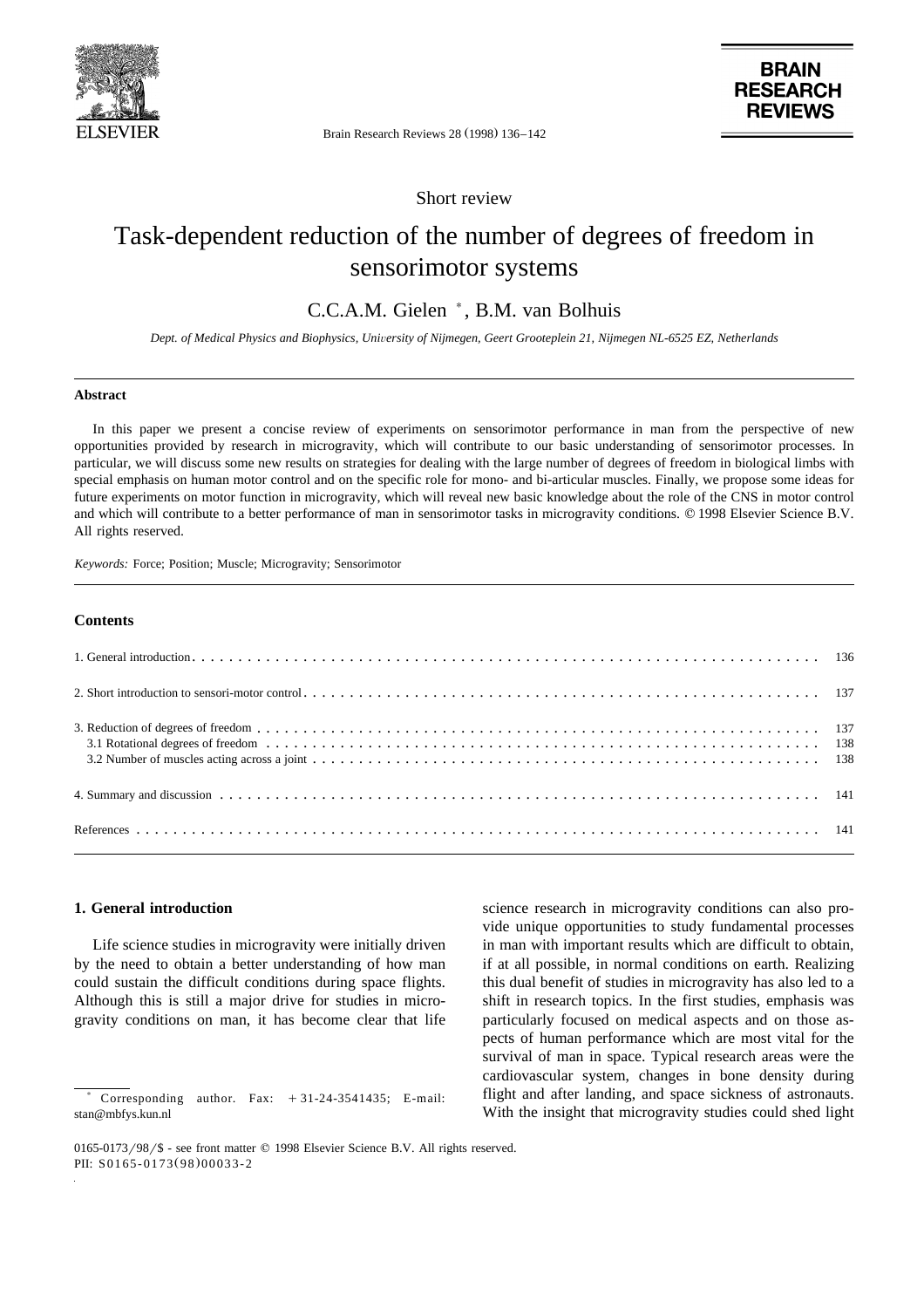on other important issues in life science, new topics have been included in manned space flights, such as embryonic development, and adaptation and plasticity in the central nervous system. An excellent and rather complete overview of the present state of the art is presented in Ref. [14].

It is well known that astronauts have difficulty in walking after space flights. Although part of this disability originated from a reduction in muscle cross-sectional area (see Chapter 2 in Ref.  $[14]$ ) this cannot explain all of it, since a reduction of muscle cross-sectional area leaves enough muscle force to walk. There is now increasing evidence, that there are major adaptive changes in the central nervous system (see, e.g., Ref.  $[17]$ ) and that the deteriorated motor performance in space is due to changes both at the peripheral muscle level as well as at the level of the central nervous system. This hypothesis, which is supported by several experimental observations, demonstrates the importance of neuroscience research in microgravity conditions. Such research will be invaluable to understand the performance of astronauts during space flights and after return, and in addition provides unique opportunities to study adaptation and plasticity of the CNS. In this chapter we will focus on important issues in sensorimotor research and their impact for basic research and for space flights.

#### **2. Short introduction to sensori-motor control**

When growing up to adulthood, man has to learn a broad repertoire of movements in various conditions of complexity. Learning new movement skills requires full attention and the on-line use of multiple sensory signals (see Ref.  $[18]$ ). When a particular movement skill has been mastered, that movement type can, after a while, be made more or less automatically. The ability to learn new movement skills and to store these movement skills as motor programs, which can be retrieved more or less automatically, provides a good opportunity to increase the number of movements, which can be made simultaneously. As a result of that man is able to do many things in parallel while paying attention only to perceptual or motor tasks, which are most important or most critical. The ability to make several movements in parallel is due to the increased capacity of information processing of man.

It is well known that complex action-perception tasks require a large information processing capacity since they require much attention and time-consuming computations. In agreement with this general observation several studies have shown an interaction between cognitive tasks and postural control  $[10,21]$ . Good performance in complex motor tasks does not go together with other complex, cognitive tasks. Astronauts in space will face similar situations, since they perceive their new environment really as very unusual. As an example, proprioception in space is disturbed, giving rise to a false percept of limb position

[30]. This will require visual attention to control posture and will limit the use of visual information for other tasks. Also astronauts have difficulty in orienting  $[1,31]$  and in the use of proprioceptive information for position and force control  $[16]$ . It is without doubt that the unfamiliar conditions in space will give rise to degraded sensorimotor performance in astronauts and it is not known yet how long that will last and how to alleviate the consequences of it. In the following we will focus on the consequences for the coordination of multi-joint limb movements.

There is considerable evidence from psychophysical and neurophysiological experiments that the control of volitional aiming movements such as reaching movements to a target involves a series of sensorimotor transformations proceeding from high-level spatiotemporal representations of movement to motor commands incorporating the detailed properties of the effector system, culminating in signals that generate the appropriate muscle activity patterns. These processes are usually described for heuristic purposes in terms of the convenient but arbitrary parameter spaces (hand path, joint angles, joint torques) and transformations (inverse kinematics, inverse dynamics). Many psychophysical studies have revealed the physiological parameters, reference frames, and transformations by which the motor system plans and implements movements  $[19,20]$ . In this contribution we will focus upon the transformations from representations related to hand trajectory or direction of force in 3-D (i.e., in extrinsic coordinate frames) to a representation related to the biomechanical properties of the effector system (i.e., in intrinsic coordinate frames).

#### **3. Reduction of degrees of freedom**

One of the major problems in motor control is related to the control of the large number of degrees of freedom (DOF), which provide a large flexibility to biological limbs. Yet, this large number of DOF's also creates some problems, for example due to the fact that rotations in 3 dimensions do not commute  $[24]$ . The latter means, that the orientation of an object after two rotations along noncolinear axes depends on the order of the rotations. As a consequence the orientation of the eye, head and upper arm would depend on movements in the past unless special neural control algorithms alleviate this problem. The large number of DOF's becomes also evident from the number of joints in a limb, each with multiple rotational degrees of freedom, and from the number of mono- and bi-articular muscles which is acting across each joint. The large number of joints and muscles involved in movements allow, for example, that the same position of the hand can be obtained by a large number of muscle activation patterns. Yet, recent studies have revealed that the normal repertoire of human movements is reproducible and characterised by a consistent reduction of the number of degrees of freedom.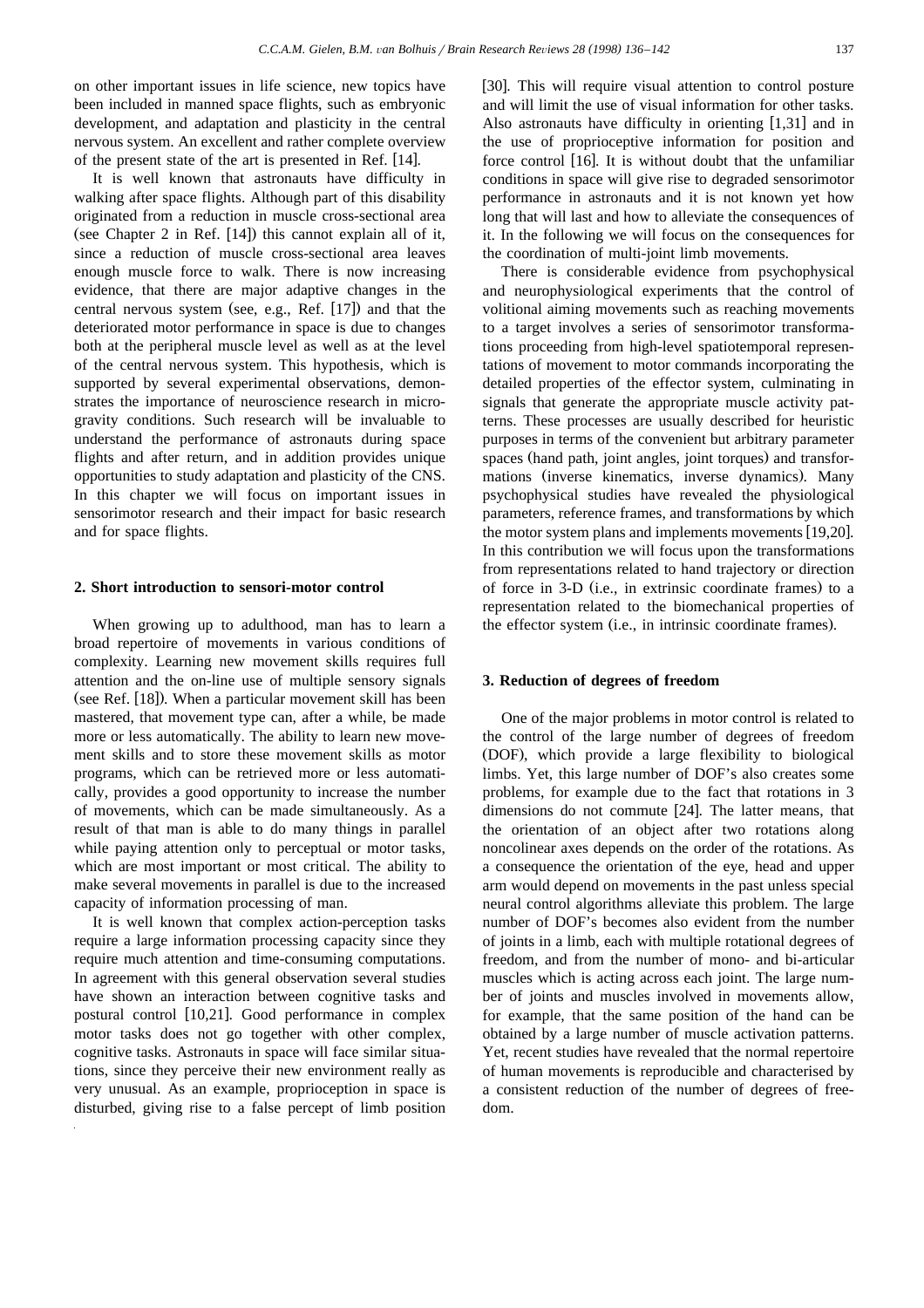#### *3.1. Rotational degrees of freedom*

Although the large number of joints and their rotational degrees of freedom allow many arm postures for most positions of the index finger, primates perform a particular motor task in a very stereotypic fashion from trial-to-trial and from day-to-day  $[6]$ . The reproducibility of limb postures is thought to be the result of a systematic reduction in the number of degrees of freedom. For many joints with three rotational degrees of freedom (like the eye, head, and shoulder) there is a reduction of the number of degrees of freedom from three to two  $[5,9,12,22]$ . This reduction of degrees of freedom becomes evident from the observation that the rotation vectors, which describe the orientation of the eye, head or upper arm as a rotation from a reference position (usually called 'primary position'), are contained in a two-dimensional surface. As a consequence the orientation is uniquely specified for each direction of gaze (eye and head) or pointing direction (for the arm).

The reduction in the number of rotational degrees of freedom from three to two should not be interpreted in the sense that not all degrees of freedom of these joints are accessible to the CNS. Rather, it means that for postures of the human arm involved in normal pointing and grasping movements, only two out of three degrees of freedom are used. If all degrees of freedom are necessary for arm postures during a particular type of movement, they can be used very well, but only with special attention by the subject (unpublished observation) which, most likely, reduces the information processing capacity at that time.

The reduction of the number of DOF's from three to two is the reason why the rotation vectors, which describe the orientation of the eye, upper arm, or head, are contained in a two-dimensional surface. This surface appears to be a flat plane for the eye  $[24]$  and a curved surface for the head and upper arm  $[4,22]$ . The orientation and curvature of the surface is somewhat different for the head and upper arm. The data in the literature  $[9,12,22,24]$  suggest that for each system (i.e., for the eye, head, arm) the reduction in the number of DOF's is the same for static postures and for movements such that joint postures are reproducible. The particular orientation of the surface with rotation vectors is not understood yet, since it has been remarked frequently (see, e.g., Ref. [22]), that a reduction of the number of DOF's from three to two could be obtained with different orientations and curvatures of the two-dimensional surface with rotation vectors. Hence, the origin of the different curvature of the surfaces for eye, head and shoulder has been questioned, having either a sensory or motor origin. The definite answer is not clear. It could be related to the specific neuromuscular properties of the effector system, or even to perceptual aspects (see Ref. [29]). Also, it has been shown that the orientation of the surface, describing the rotation vectors for the head, changes when the orientation of the body relative to the gravity vector changes [13]. Presumably, this is due to the

fact that the output signals of the otolith system, which are known to affect eye- and head-positions, are changed by the different orientation of gravity relative to the otoliths. This observation suggests a change of the frame of reference for the control of head movements in conditions of micro-gravity. At least the latter finding illustrates that microgravity affects the strategies used for the reduction of the number of DOF's and movement coordination. This observation might provide a nice model for studying recalibration of head movements by otolith signals in microgravity.

Important questions, which can now be stated are: why is the frame of reference for head movements (as expressed by the different rotation vectors under different gravity conditions) different for different orientations of the body relative to gravity? Does the frame of reference (and the corresponding muscle activation patterns) for arm movements relative to the shoulder also change for different gravity conditions? Related to this possible change of the reference frame for the coordination of movements, the transformations from sensory representation of target position to head and limb movement commands should change concomitantly. If these coordinate transformations change in microgravity, what is the time constant for the rate of change and any other (re)calibrations of the sensori-motor system involved? All these questions can be studied relatively easily by presenting visual and/or auditory targets and by measuring eye, head and arm movements in 3 dimensions at regular time intervals after onset of microgravity conditions.

#### *3.2. Number of muscles acting across a joint*

With regard to the number of DOF's related to the number of mono- and bi-articular muscles acting across a joint, a similar reduction of the number of DOF's is present since the relative activation of muscles is stereotypical across trials and across subjects for each motor task (see, e.g., Ref.  $[23]$ ). Several authors have speculated about the underlying mechanisms to reduce the number of DOF's related to muscle activation. One of the hypotheses, which have been proposed, is that mono- and bi-articular muscles have a different functional role. Evidence for this hypothesis comes from experimental observations and model simulations which, among other things, have shown that small differences in the timing of onset of activation of bi-articular muscles, but not that of monoarticular muscles, during vertical jumping have a large effect on the height achieved [28]. The explanation is that bi-articular muscles are able to transport rotational energy from one joint to another and thereby can provide an optimal set of joint angle rotations with maximal efficiency. Bi-articular muscles also contribute to the efficiency of multijoint movements. In Gielen and van Ingen Schenau [3] it was pointed out that many movements of a multi-joint limb (like the arm or leg) require that joint torque and change of joint angle have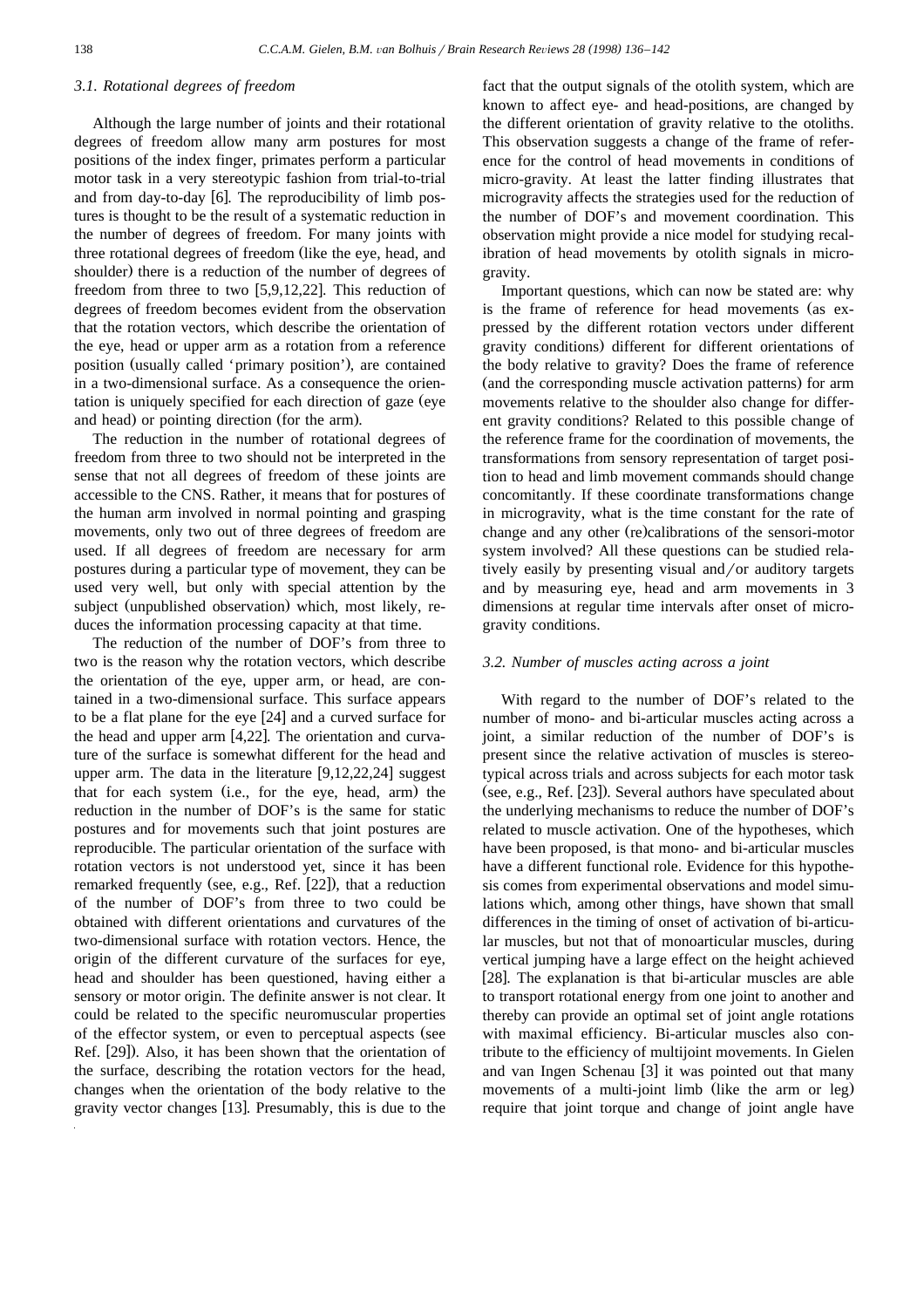opposite sign (see Fig. 1). This implies that work (defined as the product of joint torque and change in joint angle) done at such a joint is negative. Therefore, if only monoarticular muscles would have been available, a muscle in such a case would dissipate work, rather than contribute positive work. As a consequence other muscles should produce much more work in order to be able to make the movement and to generate the work which is dissipated at other muscles. The availability of bi-articular muscles does not make lengthening of activated mono-articular muscles necessary and thereby contribute to a higher efficiency of the motor system in cases when mono-articular muscles would be lengthening while being activated.

Later experiments have revealed a simple hypothesis to explain the specific activation patterns of mono- and biarticular muscles  $[27]$ . This hypothesis implies that the activation of bi-articular muscles is completely determined by the amplitude and direction of the force at the end effector. The activation of the mono-articular muscles depends on movement direction in a way that mono-articular muscles tend to be activated during normal aiming movements more for movements in directions corresponding to shortening of that muscle.

This is illustrated in Fig. 2, which shows a polar representation of the amount of EMG activity as a function of movement direction for a mono-articular elbow flexor muscle (m. brachioradialis) and a bi-articular muscle (m. biceps brachii, caput breve) for various force directions. Clearly, the mono-articular muscle has a preferred movement direction, for which the EMG activity is maximal. This preferred movement direction is in the middle of the



Fig. 1. Schematic drawing of a subject exerting a force against an external force  $F_{\text{ext}}$ . Such a force requires a flexion torque in elbow and shoulder joints. However, a movement opposite to the external force  $F_{ext}$ requires extension of the elbow, which means that the change in elbow joint angle and the elbow (flexion) torque are opposite in sign. As a consequence, the work done at the elbow has negative sign.

range of movement directions for which m. brachioradialis is shortening. The amount of EMG activity decreases gradually for movement directions away from the preferred movement direction. Changing the direction of force results in a simple scaling of the shape of the EMG activation pattern for all movement directions. At the contrary, no such preferred movement direction is obvious for the activation of the bi-articular m. biceps. The EMG activity of the bi-articular muscle is more or less the same for all movement directions. However, there is a 'preferred' direction for the force at the wrist (in a world coordinate system), for which the biceps receives the largest activation. In Ref.  $[27]$  it is shown that the activation gradually decreases for other force directions. The observation that the relative activation of muscles is task dependent is in agreement with earlier observations by van Bolhuis and Gielen [26] and by Theeuwen et al. [23].

Another hypothesis, which predicts a specific role for bi-articular muscles, is based on stiffness regulation. A stable posture of the hand requires that the hand generates forces opposite to small external loads. The amount of stiffness determines the amplitude of the hand displacement to changes in external load. This stiffness is the result of muscle mechanical properties and of reflex actions. It can be shown [8] that stiffness in work space requires a specific stiffness in joint space which cannot be obtained with mono-articular muscles. Recent experiments  $[11]$  have shown that a constant joint stiffness does not guarantee a stable posture of the hand. At the contrary, it is essential that subjects vary stiffness at the joints for different arm postures in order to maintain a stable limb posture in the presence of applied external forces at the hand. The proper control of stiffness attributes a special role to the bi-articular muscles providing a coupling between the stiffness in neighbouring joints [8]. This coupling determines the orientation of the stiffness field, as was shown by Flash and Mussa-Ivaldi  $[2]$ . These results were obtained in conditions in which random force perturbations were applied to the hand while subjects were instructed to not consciously intervene. This observation, which predicts a special role for bi-articular muscles, is not in contradiction to other results on muscle activation. Rather it is compatible with the observation that muscle activation is task-dependent (see Ref.  $[23]$ ). The results of McIntyre et al.  $[11]$ , which show that a constant joint stiffness does not guarantee stability for all postures of the arm, suggest that the relative activation of mono- and bi-articular muscles should be changed in order to meet different stability requirements for different motor tasks. Such a different relative activation is in agreement with theoretical and experimental results of Gielen and van Ingen Schenau [3] and van Bolhuis et al. [27].

In the absence of gravity, the role of position and force control will be different in normal and microgravity conditions. This predicts that the differences found in the relative activation of muscles in force and position control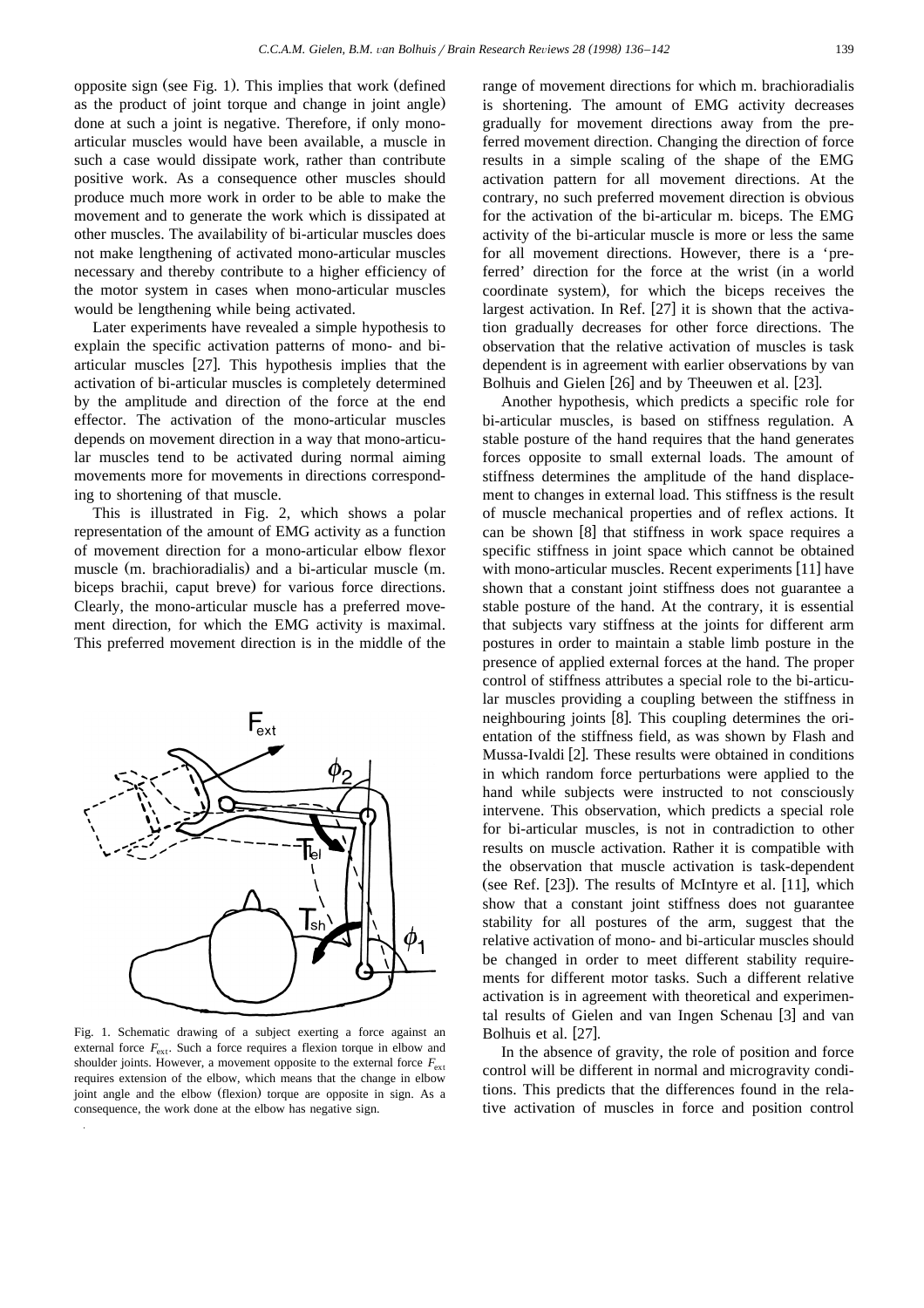

Fig. 2. EMG activity of m. brachioradialis (mono-articular muscle) (A) and m. biceps (caput breve) (bi-articular muscle) (B) for forces in various directions and for movements in various directions. Each plot shows a polar plot of the EMG activity as a function of movement direction for a constant force vector (amplitude 30 N) at the hand indicated by the arrows pointing to each of the plots. All data points represent the mean EMG activity in 2 repeated trials. The subject was sitting in a chair with the arm in a horizontal plane, as shown by the schematic drawing. For a more detailed overview of EMG activation as a function of force and position and the experimental procedures, see van Bolhuis et al. [27].

tasks, will be reflected in different muscle activation patterns for identical movement tasks in normal and microgravity conditions.

The task-dependent activation of muscles becomes evident not only at the level of muscles, but also at the level of motor unit populations. One of the cornerstones in our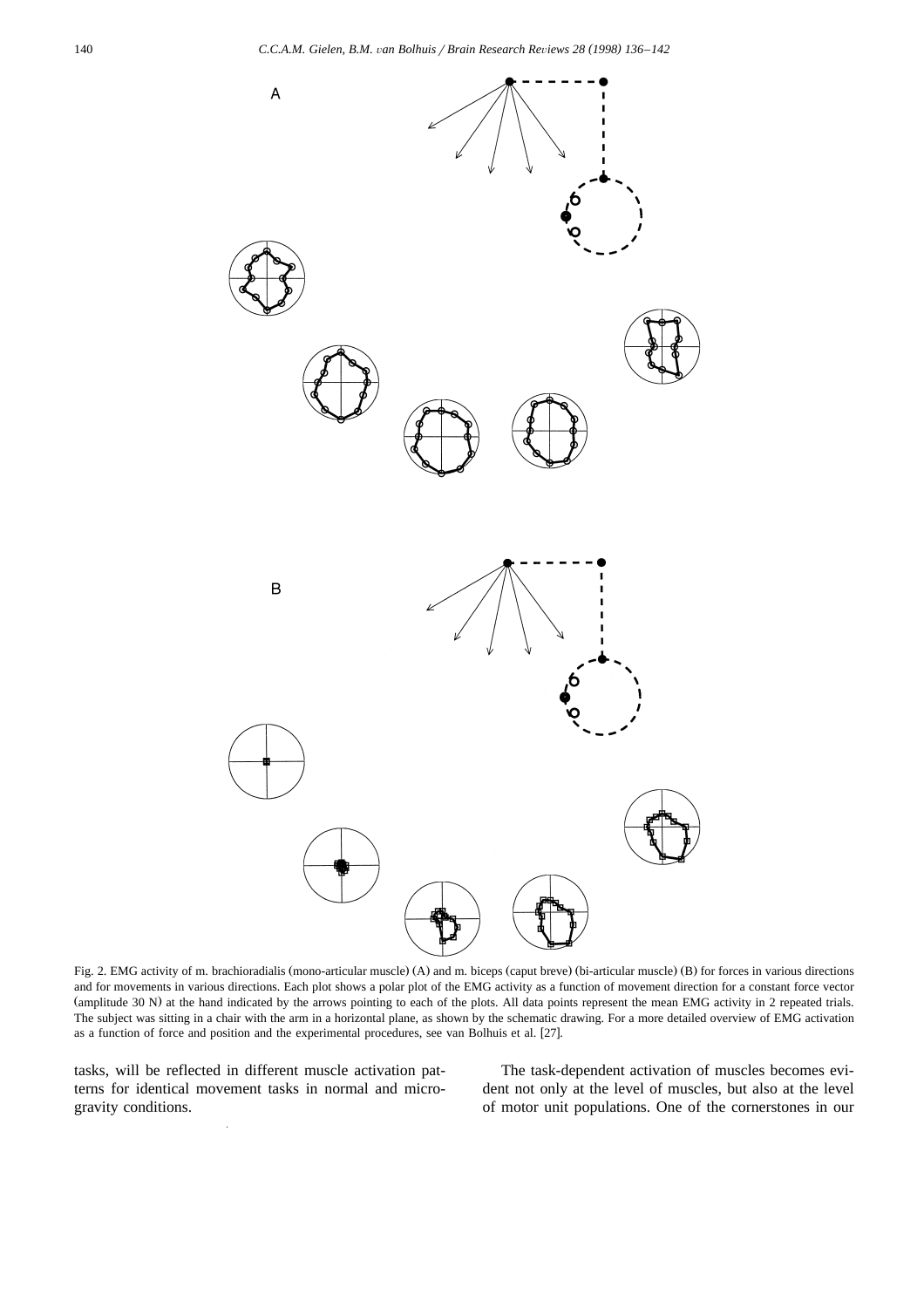understanding of motor control is the size principle, which states that motor units of a muscle are recruited in a fixed order corresponding to the size of the motoneuron soma [7]. This principle was based on the assumption of a homogeneous activation of the pool of motoneurons. However, several studies have presented evidence for deviations of a homogeneous activation in various conditions. As a consequence, deviations from a fixed recruitment order can be observed. Nardone et al. [15] demonstrated reversal of motor unit recruitment during lengthening contractions in gastrocnemius in man. Later, van Bolhuis et al. [25] showed that very systematic differences in recruitment are observed for sinusoidally modulated isometric contractions and rhythmic movements of the forearm. Clearly their results demonstrate that some motor units are preferably activated for isometric contractions while other motor units give larger contributions to muscle force during movements. These results provide another illustration of the task-dependent activation of muscles. Since microgravity changes the amount of force for limb movements and posture, the question arises how this will effect the activation of muscles in motor tasks, which on earth require more or less independent control of force or position.

#### **4. Summary and discussion**

This mini-overview presents a summary of relevant results on the planning and the coordination of multi-joint movements in various task-conditions. The results in the literature demonstrate that there is a consistent reduction of the number of degrees of freedom depending on the task (position control, force control, accuracy). Most of these results are related to relatively simple motor tasks, which presumably are made based on afferent activity from various sensory modalities. In microgravity, the sensory input will be disturbed. Dealing with this unfamiliar situation will require a recalibration process of bottom-up sensory signals as well as a recalibration of top-down driven intentional/cognitive aspects of motor control. It might also lead to a different role of feedforward and feedback mechanisms in movement control. How (re)calibration of sensory feed-back takes place and with what time constants is unknown. Yet, it is extremely important information, both from a purely scientific point of view as well as for understanding and improving the degraded performance of astronauts in space.

Research in microgravity conditions will provide many important new basic insights which will contribute to the benefit of sensorimotor performance of man in microgravity conditions. These results will provide insight in the adaptation processes of sensori-motor behaviour as a function of time, will alleviate many adaptation problems to microgravity, and will contribute to a better performance of man in space.

For this purpose, dedicated hardware will be necessary which will allow measurement and control of human limbs

and posture (e.g., two 6-DOF robot manipulators to study and manipulate bi-manual arm movements) and advanced equipment for stimulation (e.g., Transcranial Magnetic Stimulation (TMS)) and recording (quantitative EEG and EMG) of neuronal activity. TMS is a relatively new technique, which is gaining popularity both for clinical and basic research. TMS, if used properly, induces action potentials of neurons, which are already near threshold. Since the effect of TMS on motor control functions can be studied relatively easily by recording EMG activity in response to TMS, the role of various cortical structures can be investigated in motor control in space, in particular during the recalibration process after launch.

#### **References**

- [1] G. Clement, F. Lestienne, Adaptive modifications of postural attitude in conditions of weightlessness, Exp. Brain Res. 72 (1988) 381–389.
- [2] T. Flash, F. Mussa-Ivaldi, Human arm stiffness characteristics during the maintenance of posture, Exp. Brain Res.  $82(1990)$   $315-326$ .
- [3] C.C.A.M. Gielen, G.J. van Ingen Schenau, The constrained control of force and position by multilink manipulators, IEEE Trans. Man Syst. and Cybern. 22 (1992) 1214–1220.
- [4] C.C.A.M. Gielen, E.J. Vrijenhoek, T. Flash, S.F.W. Neggers, Arm position constraints during pointing and reaching in 3-D space, J. Neurophysiol. 78 (1997) 660–673.
- [5] C.C.A.M. Gielen, E.J. Vrijenhoek, T. Flash, Principles for the control of kinematically redundant limbs, in: M. Fetter, H. Misschlisch, D. Tweed (Eds.), Three-Dimensional Kinematic Principles of Eye-, Head- and Limb Movements, Harwood, Switzerland, 1997b, pp. 285–297.
- [6] S.I. Helms Tillery, T.J. Ebner, J.F. Soechting, Task dependence of primate arm postures, Exp. Brain Res.  $104$  (1995)  $1-11$ .
- [7] E. Henneman, L.M. Mendell, Functional organization of motoneuron pool and its inputs, in: Handbook of Physiology. The Nervous System. Motor Control, Bethesda, MD: Am. Physiol. Soc., Section 1, Vol. II, Chap. 11, 1981, pp. 423–507.
- [8] N. Hogan, Adaptive control of mechanical impedance by coactivation of antagonist muscles, IEEE Trans. Autom. Control 29 (1984) 681–690.
- [9] J. Hore, S. Watts, T. Vilis, Constraints on arm position when pointing in three dimensions: Donders' law and the Fick gimbal strategy, J. Neurophysiol. 68 (1992) 374–383.
- [10] B. Kerr, S.M. Condon, L.A. McDonald, Cognitive spatial processing and the regulation of posture, J. Exp. Psychol.: Hum. Perception and Perform. 11 (1985) 617-622.
- [11] J. McIntyre, F.A. Mussa-Ivaldi, E. Bizzi, The control of stable postures in the multijoint arm, Exp. Brain Res.  $110(1996)$   $248-264$ .
- [12] L.E. Miller, M. Theeuwen, C.C.A.M. Gielen, The control of arm pointing movements in three dimensions, Exp. Brain Res. 42 (1992) 223–227.
- [13] H. Misslisch, D. Tweed, M. Fetter, T. Vilis, The influence of gravity on Donders' law for head movements, Vision Res. 34 (1994) 3017–3025.
- [14] D. Moore, P. Bie, H. Oser (Eds.), Biological and Medical Research in Space, Springer, Berlin, 1996.
- [15] A. Nardone, C. Romano, M. Schieppatti, Selective recruitment of high-threshold human motor units during voluntary isotonic lengthening of active muscles, J. Physiol. Lond.  $409$  (1989)  $451-471$ .
- [16] J.P. Roll, K. Popov, V. Gurfinkel, M. Lipshits, C. Andre-Deshays, J.C. Gilhodes, C. Quoniam, Sensorimotor and perceptual function of